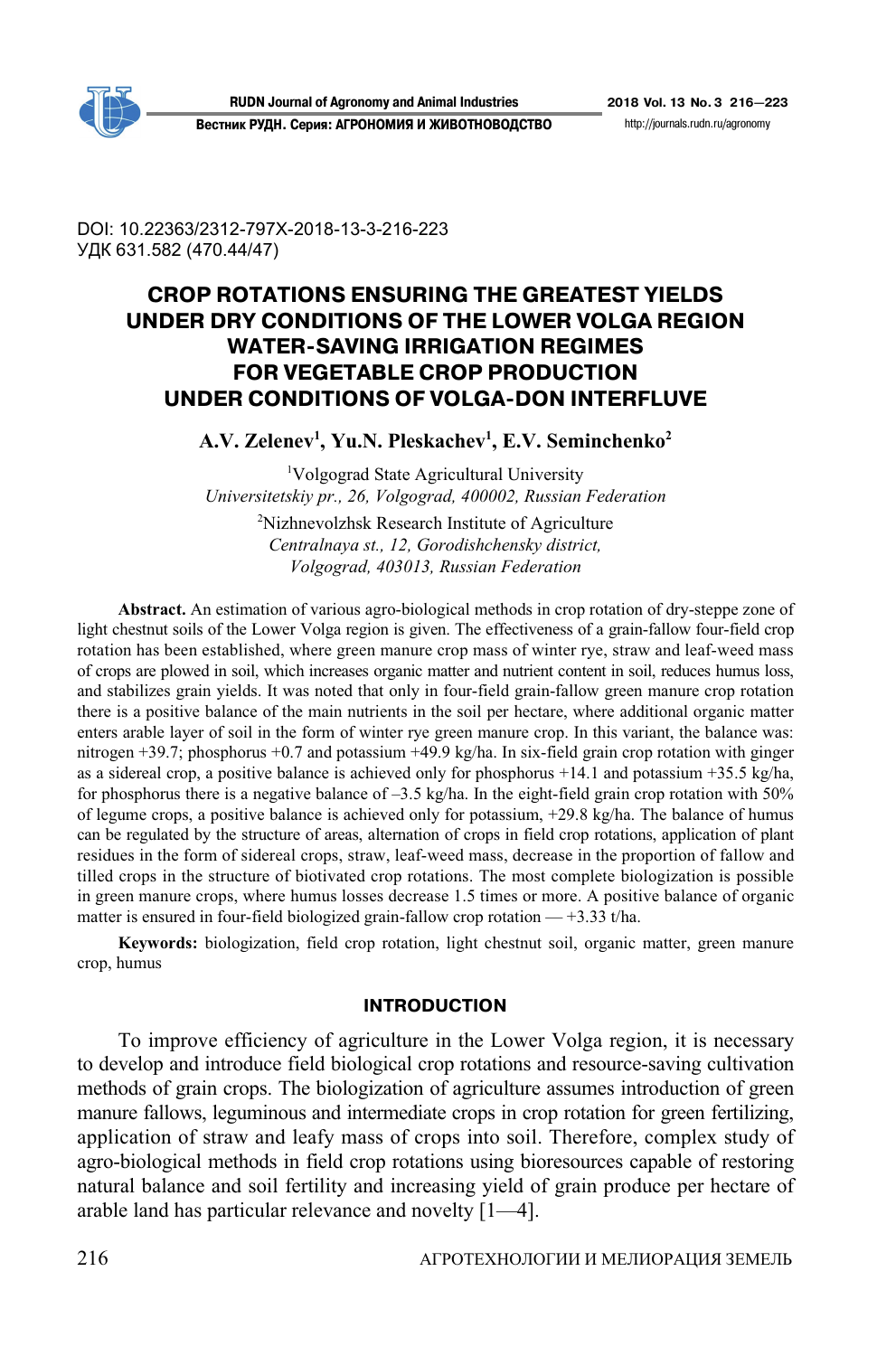#### **MATERIALS AND METHODS**

The studies were carried out on experimental field of Nizhnevolzhsky Research Institute of Agriculture. The soil of the experimental plot is light chestnut heavy loam with 1.74% humus content in top soil, pH 8.1. Content of easily hydrolyzable nitrogen is 2—7 mg/100 g soil, mobile phosphorus is  $3$ —11 mg/100 g and exchangeable potassium is 30—40 mg/100 g soil. Replication was four-fold. The area of the experimental plot was 200 m2 . Precipitation in 2013—2014; 2014—2015, 2015—2016 and 2016—2017 research years was 435.5 mm; 266.8 mm; 554.8 mm and 374.9 mm, respectively, compared to average annual value of 339.7 mm. Winter wheat 'Kamyshanka 5', oat 'Golozerny', sorghum 'Kamyshinskoe 31', pea 'Aksaysky usaty 10', chick pea 'Privo 1', safflower 'Aleksandrit', camelina 'Yubilyar', winter rye 'Saratovskaya 7'.

The effectiveness of biologization was studied in field crop rotations:

1) Grain-fallow four-field: black fallow — winter wheat — sorghum for grain oats (control);

2) Grain-fallow green manure four-field: green manure fallow (winter rye) winter wheat — sorghum for grain — oats;

3) Grain-fallow green manure six-field: green manure fallow (camelina) — winter wheat — sorghum for grain — chickpeas — safflower — oats;

4) Grain eight-field: peas — winter wheat — chickpeas — safflowers — peas sorghum for grain — chickpea — oats.

In the first control crop rotation straw of winter wheat and oats, leaf sorghum mass was removed from the field. In the second, third and fourth crop rotations leaf mass of crops remained in the field was plowed in the soil with a heavy disc harrow. The main soil cultivation method in all variants was deep chiseling at 0.30...0.32 m with a surface layer rotation to a depth of 0.20...0.22 m. It was carried out using OCHO-5-40 tool with multifunctional working bodies of the modular type "RANCHO" (blade and a wide chisel). Before discing of winter wheat and oats straw, leafy mass of sorghum and safflower, ammonium nitrate was added in the calculation of 10 kg of active ingredient per 1 ton. Green manure crops — winter rye and camelina were sown in spring because of unfavorable autumn conditions. For this reason, in 2015 and 2016, instead of winter wheat, spring wheat 'Kamyshinskaya 3' was sown. The rest crops were sown on time in established optimal terms.

## **RESULTS AND DISCUSSION**

The circle of organic matter in crop rotations makes it possible to estimate possible loss of soil fertility due to removing of plant residues of cultivated crops from the field [5, 6]. Great importance in supply of organic matter to soil in crop rotations belongs to green manure crops, which compensate loss of organic matter due to humification of green and root mass entering the soil (Table 1).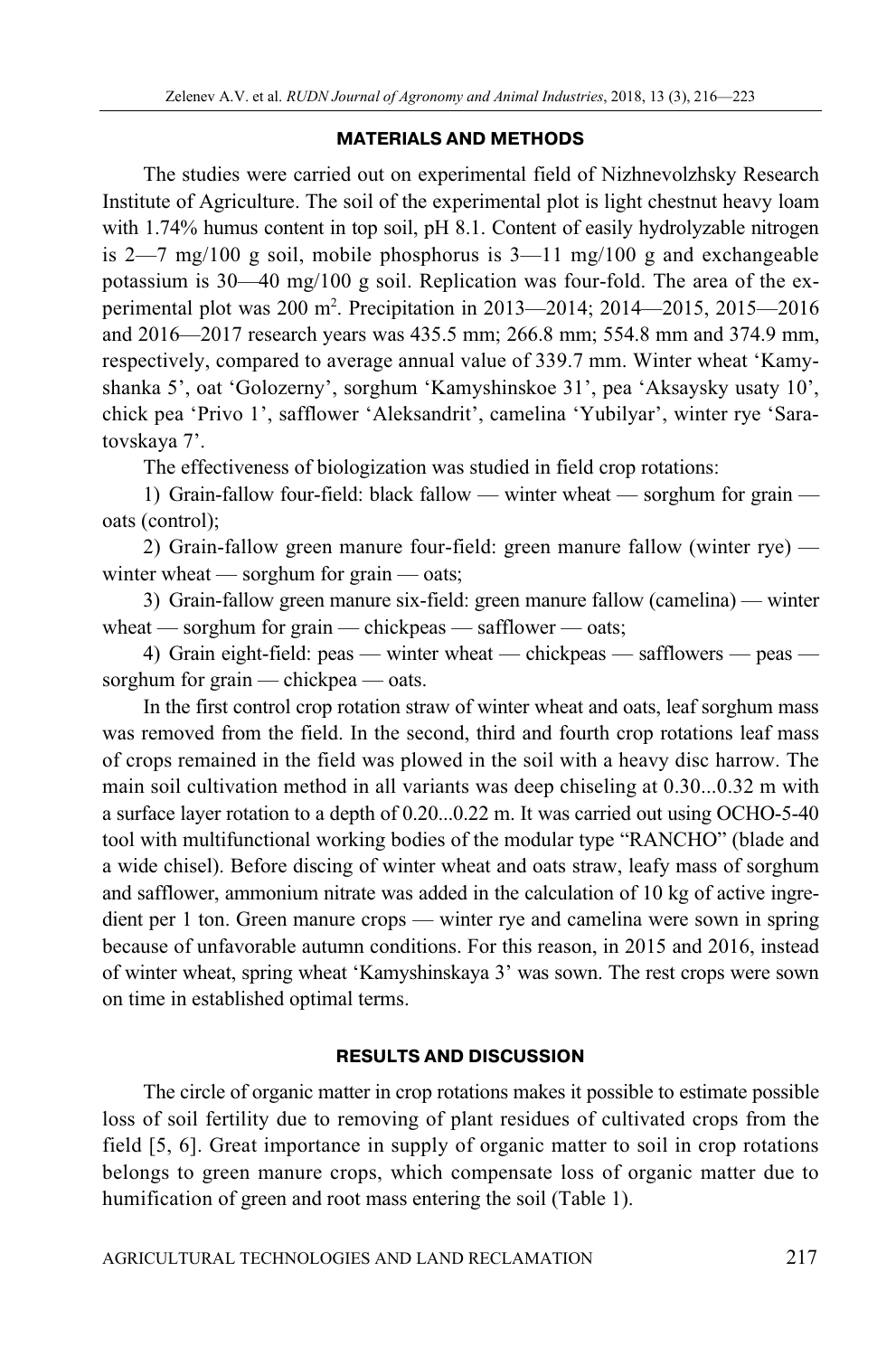Table 1

| Variant   | Crop rotation                           | Accumulated | Removed | Applied | <b>Balance</b> |
|-----------|-----------------------------------------|-------------|---------|---------|----------------|
| (control) | Grain-fallow four field                 | 5.43        | 4.31    | 1.12    | $-3.19$        |
| 2         | Grain-fallow green<br>manure four-field | 7.13        | 1.90    | 5.23    | $+3.33$        |
| 3         | Grain-fallow green<br>manure six-field  | 5.92        | 1.75    | 4.17    | $+2.42$        |
|           | Grain eight-field                       | 5.64        | 1.84    | 3.80    | $+1.96$        |

**Circulation of organic matter in biologized crop rotations, t/ha of crop rotation area (average for 2014—2017)** 

Table 1 shows that in biologized crop rotations more organic matter returns to soil, and all of them exceed control. Applied organic matter in grain-fallow green manure four— and six-field rotations is higher by 4.11 and 3.05 t/ha respectively, grain eight-field crop rotation — by 2.68 t/ha. A positive balance of organic matter is ensured in these crop rotations. The highest value is observed in four-field biologized grain-fallow crop rotation  $+3.33$  t/ha, the lowest in eight-field grain-cropped rotation  $+1.96$  t/ha. In six-field grain-fallow green manure crop rotation  $+2.42$  t/ha.

Removal of basic nutrients from soil by field crop yields has reached critical values recently [7]. Therefore, it is very important to return them annually to soil with organic matter of cultivated crops in form of straw and leaf mass (Table 2).

Table 2

**Circulation of basic nutrients in top soil applied with organic matter of field crops in biologized crop rotations, kg/ha of crop rotation area (average for 2014—2017)** 

| Variant   | Accumulated |          | Removed |      | Applied  |        | Applied with<br>ammonium<br>nitrate |          |        | <b>Balance</b> |          |        |         |          |         |
|-----------|-------------|----------|---------|------|----------|--------|-------------------------------------|----------|--------|----------------|----------|--------|---------|----------|---------|
|           | N           | $P_2O_5$ | K,O     | N    | $P_2O_5$ | $K_2O$ | N                                   | $P_2O_5$ | $K_2O$ | N              | $P_2O_5$ | $K_2O$ | N       | $P_2O_5$ | $K_2O$  |
|           | 66.7        | 15.1     | 45.0    | 59.2 | 13.0     | 36.5   | 7.5                                 | 2.1      | 8.5    | 7.5            | 2.1      | 8.5    | $-51.7$ | $-10.8$  | $-28.0$ |
| (control) |             |          |         |      |          |        |                                     |          |        |                |          |        |         |          |         |
| 2         | 97.8        | 23.9     | 63.9    | 43.7 | 11.6     | 7.0    | 54.1                                | 12.3     | 56.9   | 83.4           | 12.3     | 56.9   | $+39.7$ | $+0.7$   | $+49.9$ |
| 3         | 80.0        | 17.9     | 49.5    | 46.1 | 10.7     | 7.0    | 33.9                                | 7.2      | 42.5   | 60.2           | 7.2      | 42.5   | $+14.1$ | $-3.5$   | $+35.5$ |
| 4         | 85.4        | 17.1     | 45.6    | 55.9 | 11.6     | 7.9    | 29.5                                | 5.5      | 37.7   | 49.4           | 5.5      | 37.7   | $-6.5$  | $-6.1$   | $+29.8$ |

Table 2 shows that four-field grain-fallow green manure crop rotation is the only crop rotation which has positive balance of basic nutrients in soil per ha of crop rotation area, where in addition to straw and leafy mass of cultivated crops organic matter in form of winter rye green manure crop is additionally supplied to top soil. In this variant the balance was: nitrogen +39.7; phosphorus +0.7 and potassium +49.9 kg/ha. In six-field grain-fallow biologized crop rotation with camelina green manure, a positive balance was achieved only for phosphorus  $+14.1$  and potassium  $+35.5$  kg/ha, for phosphorus there was a negative balance  $-3.5$  kg/ha. In eight-field grain crop rotation with 50% of leguminous crops, a positive balance was achieved only for potassium +29.8 kg/ha. For nitrogen and phosphorus, this rotation showed a negative balance of –6.5 and –6.1 kg/ha, respectively. The negative nitrogen balance in this variant is due to the fact that straw of leguminous crops before its plowing was not applied with ammonium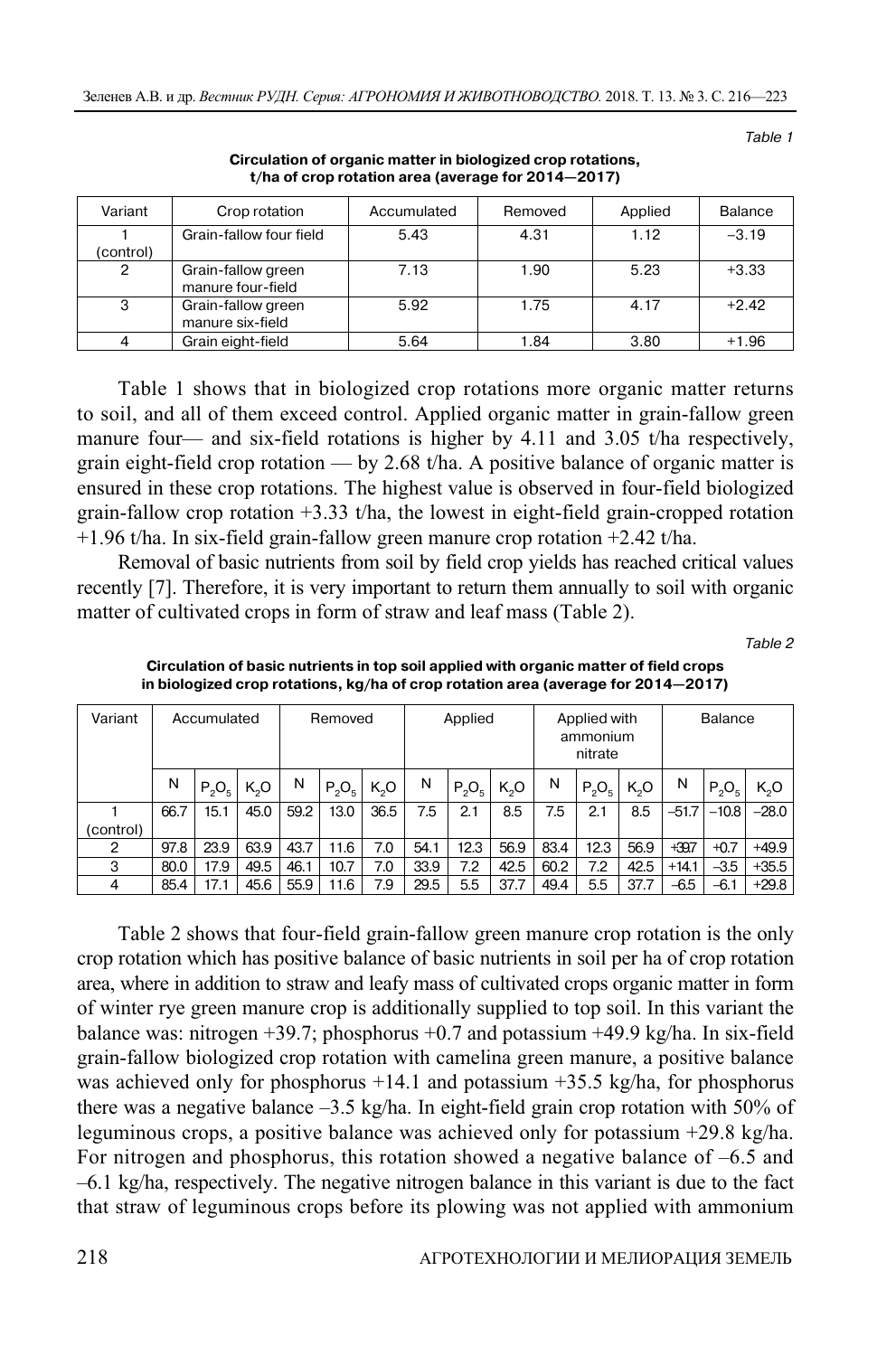nitrate, which apparently should be done, as share of legumes in structure of crop rotation is 50%. Also, when sowing crops in biologized crop rotations, it is necessary to add phosphorus fertilizer in form of superphosphate due to negative balance of this element, especially in six- and eight-field crop rotations. In the control variant, where all straw and leafy mass of field crops is removed from the field, a negative balance of nitrogen, phosphorus and potassium is provided: –51.7; –10.8 and –28.0 kg/ha of crop rotation area, respectively.

Humus balance can be regulated by structure of areas, alternation of crops in field crop rotations, application of plant residues in form of green manure, straw, leafy mass, reduction in proportion of black fallow and tilled crops in biologized crop rotations. The most complete biologization is possible in crop rotations, where losses of humus decrease 1.5 times or more. Short-term cereal rotations adopted in the Lower Volga region contribute to uncompensated and significant humus losses, which reach 500— 700 kg/year/ha of arable land. The most accessible measure to reduce humus deficiency is application of straw and leafy mass of field crops (average of 2.5...3.0 t/ha), which reduces annual deficit in three-, four-field grain-fallow crop rotations by about 50— 100 kg [8, 11]. Increased losses of organic matter intensified processes of reducing soil fertility (Table 3).

Table 3

| Variant   | Crop rotation                        | Humus balance  |              |                |  |  |
|-----------|--------------------------------------|----------------|--------------|----------------|--|--|
|           |                                      | Mineralization | Humification | <b>Balance</b> |  |  |
|           | Grain-fallow four-field              | 0.76           | 0.15         | $-0.61$        |  |  |
| (control) |                                      |                |              |                |  |  |
| 2         | Grain-fallow green manure four-field | 0.48           | 0.66         | $+0.18$        |  |  |
| 3         | Grain-fallow green manure six-field  | 0.46           | 0.45         | $-0.01$        |  |  |
| 4         | Grain eight-field                    | 0.53           | 0.40         | $-0.13$        |  |  |

**Humus balance in field biologized crop rotations, t/ha (average for 2014—2017)** 

Table 3 shows that four-field grain-fallow control rotation with black fallow has the highest (0.76 t/ha) mineralization degree of organic matter, which is higher by 58.3, 65.2 and 43.4% compared to four-, six- and eight-field rotations, respectively. The highest humification of organic matter is ensured in four-field grain-fallow crop rotation with green manure — 0.66 t/ha, which is 0.51 t/ha higher compared to the control. Six- and eight-field crop rotations exceed the control in humification of organic matter by 0.30 and 0.25 t/ha, respectively. Favorable positive balance of humus (+0.18 t/ha) is formed in four-field grain-fallow crop rotation with winter rye green manure. In other variants a negative balance of humus is observed: –0.61 t/ha in the control, –0.01 t/ha in six-field and –0.13 t/ha in eight-field rotation.

In the Lower Volga region, the greatest grain yield is provided in four-field grain-fallow and grain-fallow-cropped rotations, including various groups of field crops with different vegetation season, which are more resistant to unfavorable weather conditions. This allows observing principle of technological diversity, which reduces negative changes in agroecosystems under unilateral anthropogenic influence [9, 10]. To estimate crop rotation, yield of grain from one hectare of arable land was calculated (Table 4).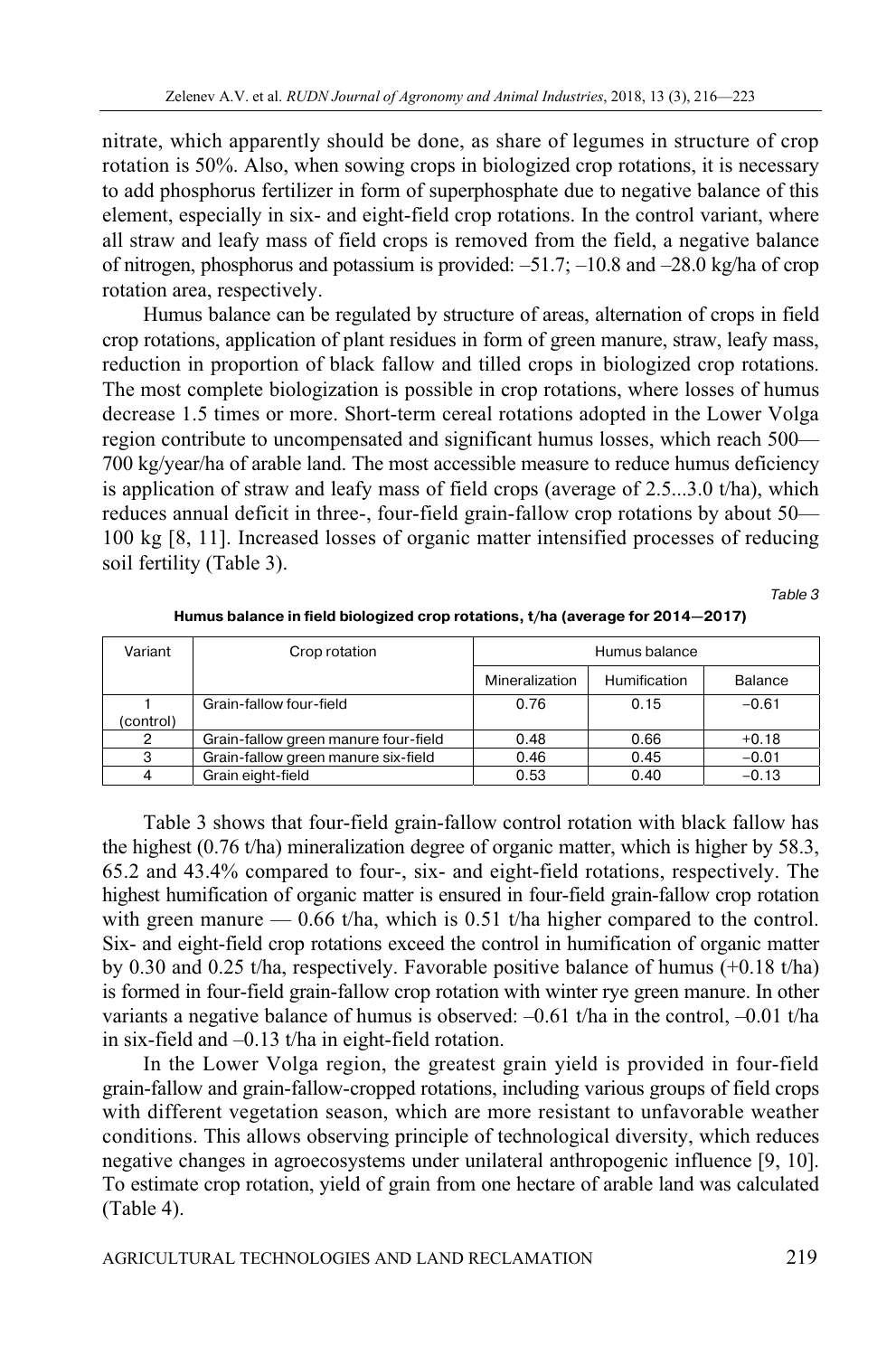Table 4

| Variant        | Crop rotation                        | 2014 | 2015 | 2016 | 2017 | Average |
|----------------|--------------------------------------|------|------|------|------|---------|
| (control)      | Grain-fallow four-field              | 1.53 | 1.25 | 2.40 | 1.96 | 1.79    |
| $\overline{2}$ | Grain-fallow green manure four-field | 1.63 | 1.25 | 2.73 | 1.99 | 1.90    |
| 3              | Grain-fallow green manure six-field  | 1.17 | 1.29 | 2.64 | 1.92 | 1.75    |
| 4              | Grain eight-field                    | 0.88 | 1.65 | 2.95 | 1.90 | 1.84    |
| $LSD_{05}$     |                                      | 0.04 | 0.05 | 0.05 | 0.08 |         |

**Grain yield in field biologized crop rotations, t/ha of crop rotation area (average for 2014—2017)** 

Table 4 shows that the largest yield of grain from one ha of crop rotation was achieved in 2016, in other years it was similar. This indicator is the highest in four-field grain green manure crop rotation with winter rye green manure  $-1.90$  t/ha, which exceeds the control by 0.11 t/ha or 6.1%. In eight-field grain biologized crop rotation (without black fallow but with 50% of legumes) grain yield is 1.84 t/ha, which is 0.05 t/ha or 2.8% higher than the control variant. Six-field grain green manure crop rotation with camelina green manure is at the same level of grain per hectare of crop rotation area with control and is 1.75 t/ha.

#### **CONCLUSIONS**

The highest positive balance of organic matter is ensured in four-field biologized grain-fallow crop rotation  $(+3.33 \text{ t/ha})$ , the lowest one is in eight-field grain crop rotation  $(+1.96 t/ha)$ .

A positive balance of nutrient elements is ensured only in four-field grain-fallow crop rotation, where in addition to straw and leaf-weed crops, additional organic matter enters the arable soil layer in the form of winter rye green manure crop. Here the balance was +39.7; phosphorus +0.7 and potassium +49.9 kg/ha. In six-field grain-fallow crop rotation with camelina green manure, a negative balance was achieved only for phosphorus –3.5 kg/ha. In eight-field grain with 50% leguminous crops nitrogen and phosphorus have negative balances of –6.5 and –6.1 kg/ha, respectively. Therefore, it is necessary to apply phosphorus fertilizer in form of superphosphate when planting in rows, and in eight-field crop rotation ammonium nitrate should be added to straw of legumes.

Four-field grain-fallow crop rotation with winter rye green manure has a positive effect on improvement of soil fertility, where the most favorable humus balance is  $+0.18$  t/ha. A negative balance of humus was observed in the control variant  $(-0.61 \text{ t/ha})$ , six-field  $(-0.01 \text{ t/ha})$  and eight-field biologized crop rotations  $(-0.13 \text{ t/ha})$ .

The use of effective resource-saving methods of cultivating field crops using renewable bioresources (straw, leaf, stubble and root residues, green manure crops) provides an increase in productivity of arable land in four- and eight-field crop rotations by 6.1 and 2.8%, respectively.

© А.V. Zelenev, Yu.N. Pleskachev, Е.V. Seminchenko, 2018.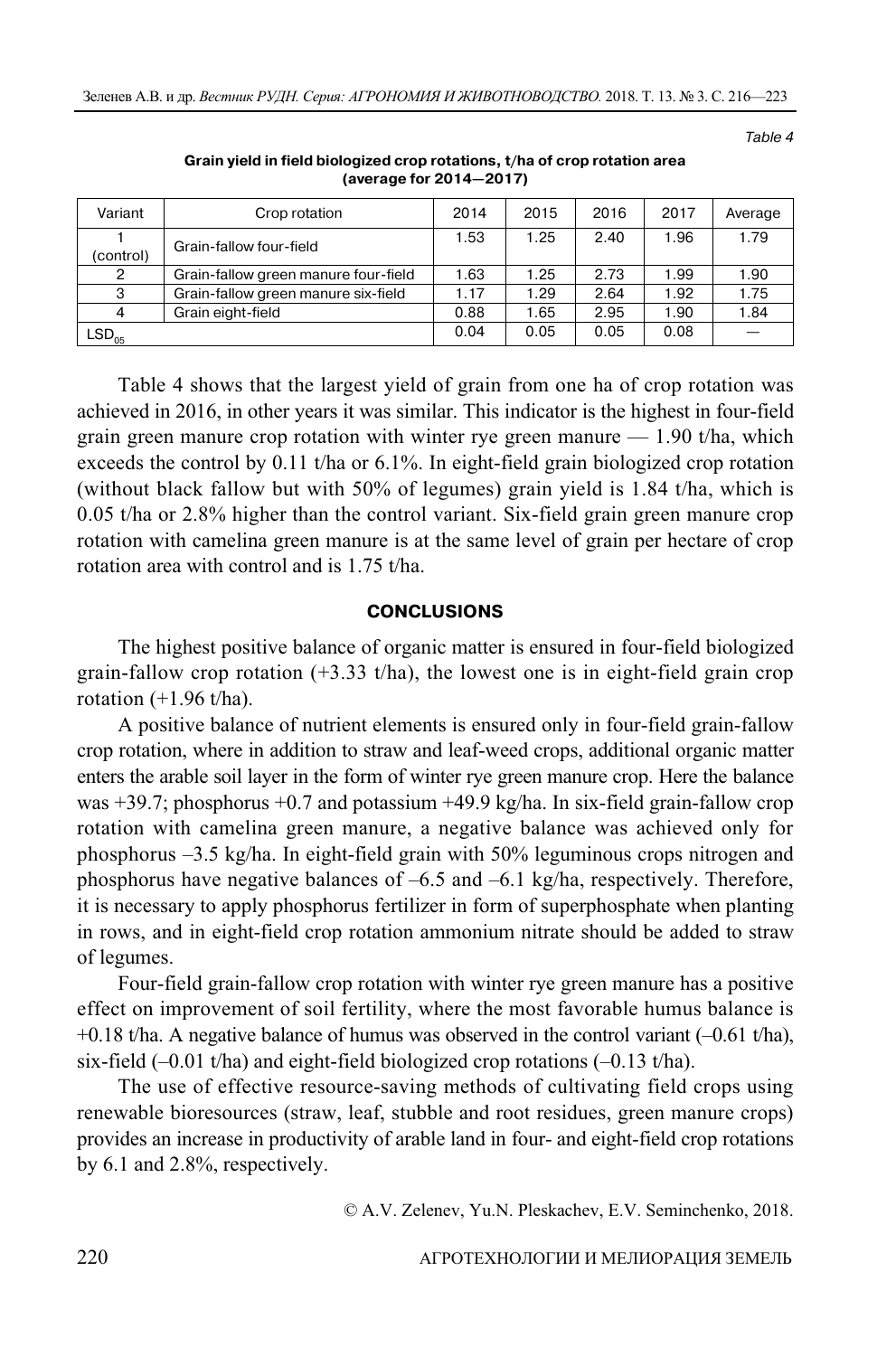#### **REFERENCES**

- [1] Belenkov AI, Gorbunova IF. Soil fertility: modern concept of justification and solution of the problem. *Zernovoe khozyaistvo*. 2006;(3):25. (In Russ).
- [2] Loshakov VG. Effectiveness of separate and combined use of crop rotation and fertilizers. *Achievements of Science and Technology of AIC.* 2016;30(1):9—13. (In Russ).
- [3] Mudrykh NM, Samofalova IA. Use of plant residues in soils of Non-chernozem zone of Russia (review). *Perm Agrarian Journal.* 2017;17(1):88—97. (In Russ).
- [4] Perekrestov NV. Soil and climatic resources of the Volga-Don interfluve. *Vestnik Prikaspiya.* 2013;(2):40—47. (In Russ).
- [5] Zelenev AV, Seminchenko EV. Efficiency of biologization in field crop rotations of dry steppe zone on light-chestnut soils of Lower Volga region*. Sovremennoe ekologicheskoe sostoyanie prirodnoi sredy i nauchno-prakticheskie aspekty ratsional'nogo prirodopol'zovaniya: materialy II Mezhdunarodnoi nauchno-prakticheskoi Internet-konferentsii. Razdel Zemledelie, agrokhimiya i zashchita rastenii.* Solenoe Zaimishche: PNIIAZ Publ.; 2017. P. 858—862. (In Russ).
- [6] Kulikova AH. Differentiation of crop rotation by effect on soil organic matter regime. *Vestnik of Ulyanovsk state agricultural academy.* 2011;(2):27—33. (In Russ).
- [7] Novikov AA, Kisarov OP. Substantiation of role of root and stubble residues in agro-ecosystems. *Scientific Journal of KubSAU*. 2012;78(4):643—652. (In Russ).
- [8] Shramko NV, Vikhoreva GV. Influence of biological function and fertilizers application methods on humus-power indicators of sod-podzolic soils of the Upper Volga region. *Agrarnyi vestnik Verkhnevolzh'ya.* 2016;14(2):13—19. (In Russ).
- [9] Persikova TF, Cуganow AR. Agroekologiczhe aspektу zastosowania nawozov komlekowуch wogniwie zmianowania jeoznien + koniczyna. *Folia Univ. agr. Stetin. Agr.* 1998;72:261— 263. (In Polish).
- [10] Kozlova LM, Makarova TS, Popov FA, Denisova AV. Crop rotation as a biological method of preserving soil fertility and increasing productivity of arable land. *Achievements of Science and Technology of AIC*. 2011;(1):16—18. (In Russ).
- [11] Postnikov PA. Productivity of crop rotations when using biologization methods. *Agrarnyj vestnik Urala.* 2015;136(6):20—23. (In Russ).

## **Author's personal data:**

*Alexander Vasilievich Zelenev* — Doctor of Agricultural Science, Associate Professor of Volgograd State Agricultural University; e-mail: zelenev.a@bk.ru

*Yuriy Nikolayevich Pleskachev* — Doctor of Agricultural Science, Professor, Head of Agriculture and Agrochemistry Department of Volgograd State Agricultural University; e-mail: pleskachiov@yandex.ru

*Elena Valerievna Seminchenko* — junior research assistant of Nizhny-Volzhsky Institute of Biology and Chemistry; e-mail: eseminchenko@mail.ru

#### **For citation:**

Zelenev А.V., Pleskachev Yu.N., Seminchenko Е.V. Crop rotations ensuring the greatest yields under dry conditions of the Lower Volga region. *RUDN Journal of Agronomy and Animal Industries*, 2018, 13 (3), 216—223. doi: 10.22363/2312-797X-2018-13-3-216-223.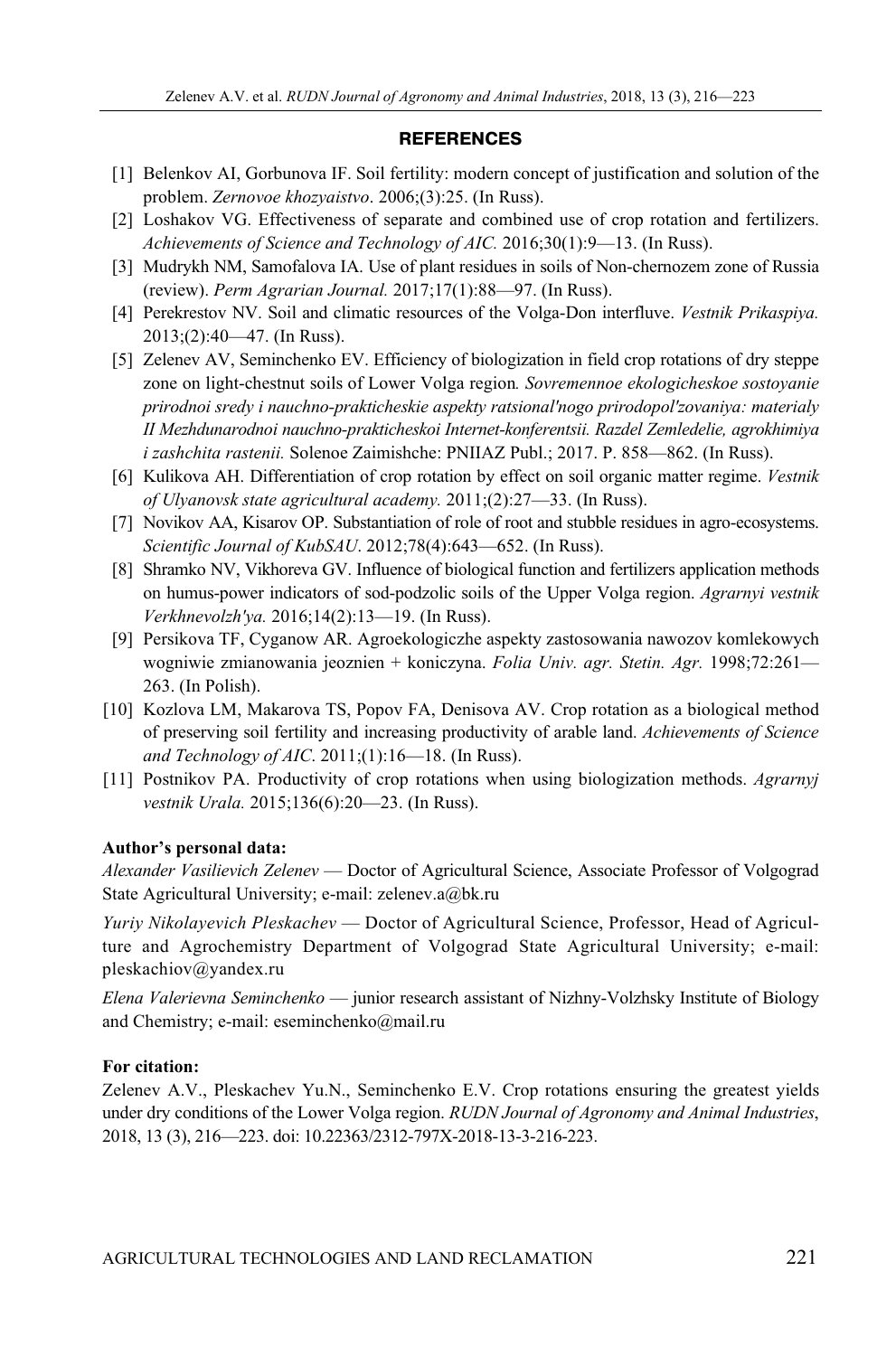#### DOI: 10.22363/2312-797X-2018-13-3-216-223

# **ПОЛЕВЫЕ СЕВООБОРОТЫ, ОБЕСПЕЧИВАЮЩИЕ НАИБОЛЬШИЙ ВЫХОД РАСТЕНИЕВОДЧЕСКОЙ ПРОДУКЦИИ В УСЛОВИЯХ СУХОСТЕПНОЙ ЗОНЫ НИЖНЕГО ПОВОЛЖЬЯ**

## **А.В. Зеленев1 , Ю.Н. Плескачев1 , Е.В. Семинченко2**

1 ФГБОУ ВО Волгоградский государственный аграрный университет *пр. Университетский, 26, Волгоград, 400002, Российская Федерация*   $^2$ ФГБНУ НижнеВолжский НИИСХ — филиал ФНЦ агроэкологии РАН *п. Областной сельскохозяйственной станции, Российская Федерация* 

Приводится оценка различных агробиологических приемов в полевых севооборотах сухостепной зоны светло-каштановых почв Нижнего Поволжья. Установлена эффективность зернопаропропашного четырехпольного севооборота, в котором заделывается в почву сидеральная масса озимой ржи, солома и листостебельная масса культур, что увеличивает поступление органического вещества и элементов питания в почву, снижает потери гумуса в почве, стабилизирует выход зерновой продукции.

**Ключевые слова:** биологизация, полевой севооборот, светло-каштановая почва, органическое вещество, элементы питания, гумус, выход зерна, Нижнее Поволжье

#### **БИБЛИОГРАФИЧЕСКИЙ СПИСОК**

- [1] *Беленков А.И.* Плодородие почвы: современная концепция обоснования и решения проблемы / А.И. Беленков, И.Ф. Горбунова // Зерновое хозяйство. 2006. № 3. С. 25.
- [2] *Лошаков В.Г.* Эффективность раздельного и совместного использования севооборота и удобрений // Достижения науки и техники АПК. 2016. Т. 30. № 1. С. 9—13.
- [3] *Мудрых Н.М.* Опыт использования растительных остатков в почвах Нечерноземной зоны России (обзор) / Н.М. Мудрых, И.А. Самофалова // Пермский аграрный вестник. 2017. № 1. С. 88—95.
- [4] *Перекрестов Н.В.* Почвенно-климатические ресурсы Волго-Донского междуречья // Вестник Прикаспия. 2013. № 2. С. 40—47.
- [5] *Зеленев А.В.* Эффективность биологизации в полевых севооборотах сухостепной зоны светло-каштановых почв Нижнего Поволжья / А.В. Зеленев, Е.В. Семинченко // Современное экологическое состояние природной среды и научно-практические аспекты рационального природопользования: материалы II Международной науч.-практ. интернетконференции. Раздел Земледелие, агрохимия и защита растений / ФГБНУ «ПНИИАЗ». Соленое Займище, 2017. С. 858—862.
- [6] *Куликова А.Х.* Дифференциация севооборотов по влиянию на режим органического вещества почвы // Вестник Ульяновской государственной сельскохозяйственной академии. 2011. № 2. С. 27—33.
- [7] *Новиков А.А.* Обоснование роли корневых и пожнивных остатков в агроценозах / А.А. Новиков, О.П. Кисаров // Научный журнал Кубанского государственного аграрного университета. 2012. № 78. С. 1—10.
- [8] *Шрамко Н.В.* Влияние приемов биологизации и применения удобрений на гумусовоэнергетические показатели дерново-подзолистых почв Верхневолжья / Н.В. Шрамко, Г.В. Вихорева // Аграрный вестник Верхневолжья. 2016. № 2. С. 13—19.